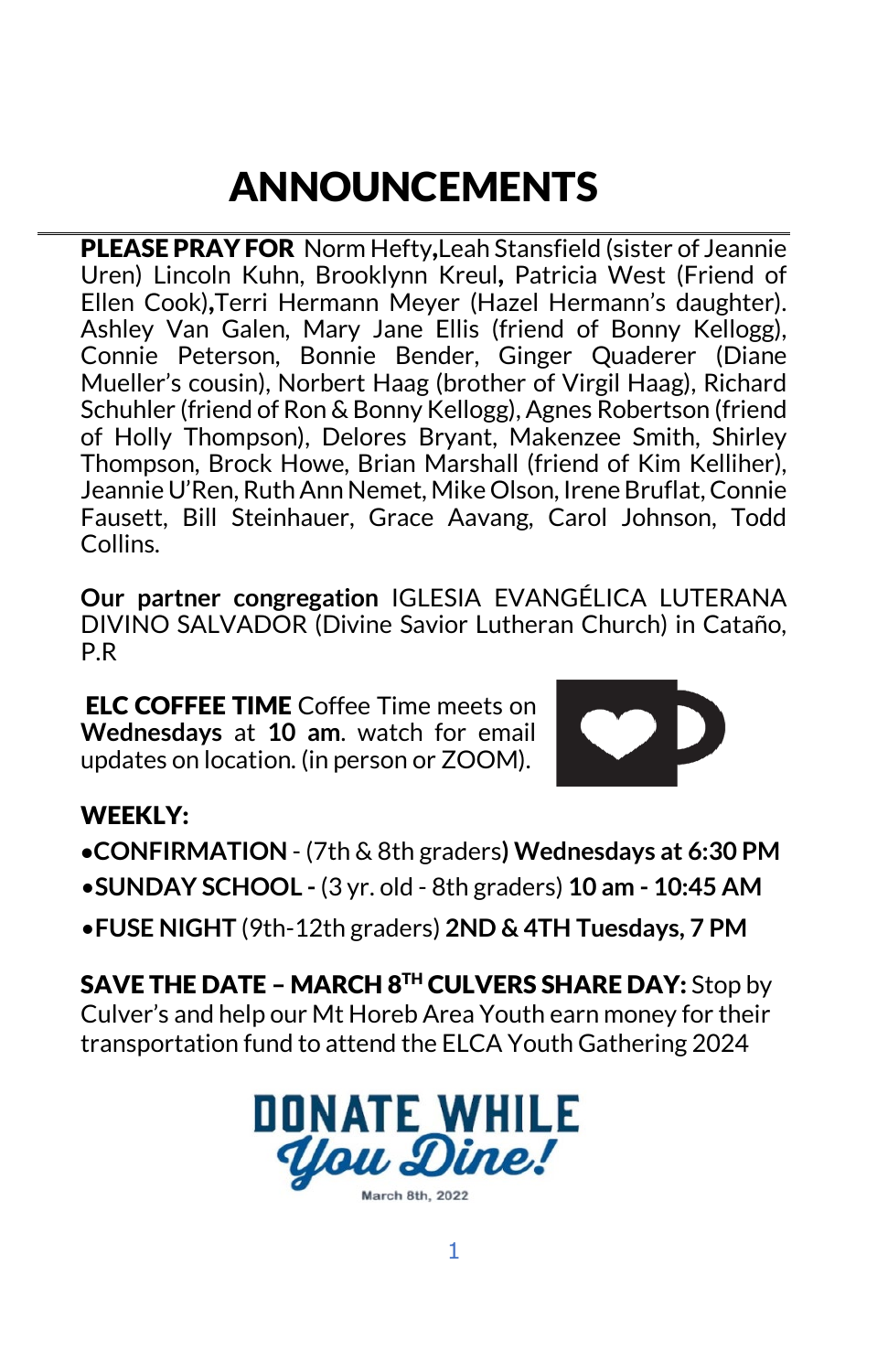# YOUTH SUMMER SCHEDULE:

## \* DAY CAMP/VBS WEEK AT ELC - June 13th - 16th, 2022

Youth ages 3 yrs. - Kindergarten (VBS) 1st - 5th grade (DAY CAMP). Led by Sugar Creek Bible Camp Staff (They are back!)

\* CONFIRMATION CAMP - **June 12th - 17th,** 7th & 8th graders will attend Confirmation Camp at Sugar Creek Bible Camp. Register onlin[e:](about:blank) [http://wp.sugarcreek bible camp.org.](about:blank) 

SUGAR CREEK "BACK IN THE SADDLE" – Online Registration is open for Sugar Creek Bible Camp Summer programs. They have a variety of programs (new & favorites) listed on their website, [http://wp.sugarcreek bible camp.org,](about:blank) for youth and families. Come and see in 2022!

## YOUTHWORKS MISSION TRIP

*St Louis, MO - June 26-July 1st, 2022*



We have room for more on our mission trip to St. Louis, to serve others in their community. This trip is open for current 8th - 12th graders. **To Register: -** Contact Brenda.martin@elcmthoreb.org

### ELC SEWING LADIES SEWING DAYS are **Thursdays from 9 am to 4 pm** in Fellowship Hall



## CARDS, CALLS, & VISITS APPRECIATED-

Rose Klir has moved to Inglehaven. Her new address & phone are:

512 Alan Drive Room 4 Mount Horeb, WI 53572

608-437-3578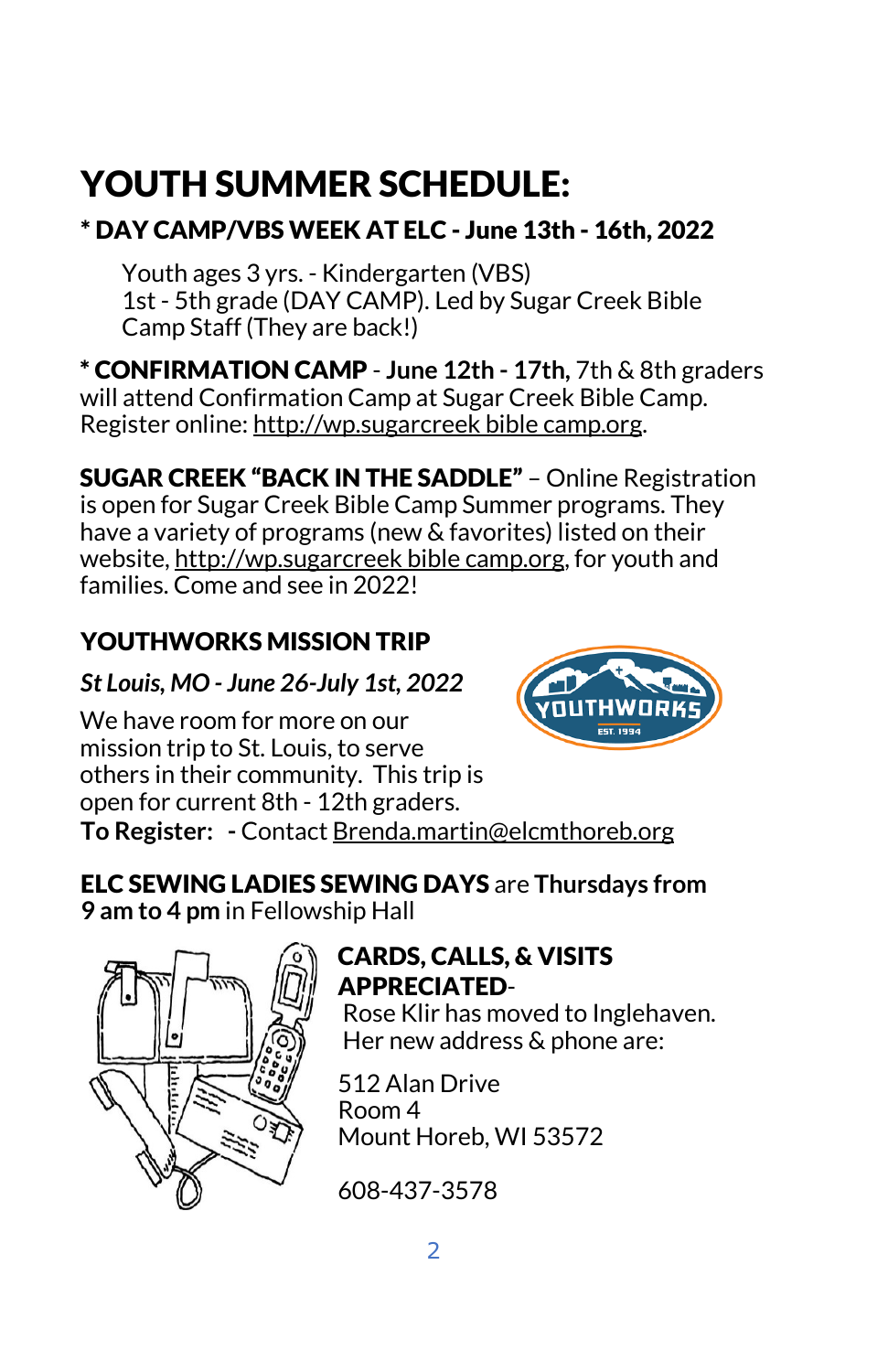### EVANGELICAL LUTHERAN WORSHIP HYMNALS

If you would like to purchase a copy of the ELW hymnbook as a gift to the church, order forms are available in the narthex. Cost of each book is \$25.

You can give as many as you like in memory or in honor of a person, or simply as a gift to ELC. You can also purchase a copy for personal use at home.

Each one given to the church will have a nameplate inserted, recognizing the gift.

We have purchased 100 copies from designated funds, there were about 450 copies of the green LBW hymnals in the sanctuary and the chapel. There will be opportunities for people to take old hymnals for personal use in the coming weeks.

| <b>THANKYOU FOR ASSISTING WORSHIP</b> |                                                                                 |                                               |
|---------------------------------------|---------------------------------------------------------------------------------|-----------------------------------------------|
|                                       | This Week,<br>February 26 <sup>h</sup> & 27 <sup>th</sup>                       | Next Week,<br>March 5th & 6th                 |
| <b>READERS</b>                        | Jen Mullendore                                                                  | $\bullet$ Paul Heinecke<br>Jim Cook           |
| <b>ACOLYTES</b>                       | <b>Bella Cross</b><br>Maddie Hadac                                              | • Carter Vesely<br><b>Conner Heiting</b>      |
| <b>USHERS</b>                         | <b>Team 2 Dick Engstad</b><br>Dennis Johnson                                    | <b>Team 3 Andrew Knudson</b><br>Wayne Knudson |
| <b>NURSERY</b>                        | Open but Not Staffed-Located across from the library                            |                                               |
| <b>ALTAR</b><br><b>GUILD</b>          | Deb Dangerfield, Shannon Hadac, Julie Schmitz,<br>Judy Steinhauer, Joan Stensby |                                               |
| <b>AG/MARCH</b>                       | Patti Anderson, Karen Bunke, Polly Field, Dawn Haag, Mary<br>Knudson            |                                               |
| <b>COUNCIL</b><br><b>DUTIES</b>       | Carl Sieg                                                                       |                                               |
| <b>CD/MARCH</b>                       | Barb Underwood                                                                  |                                               |